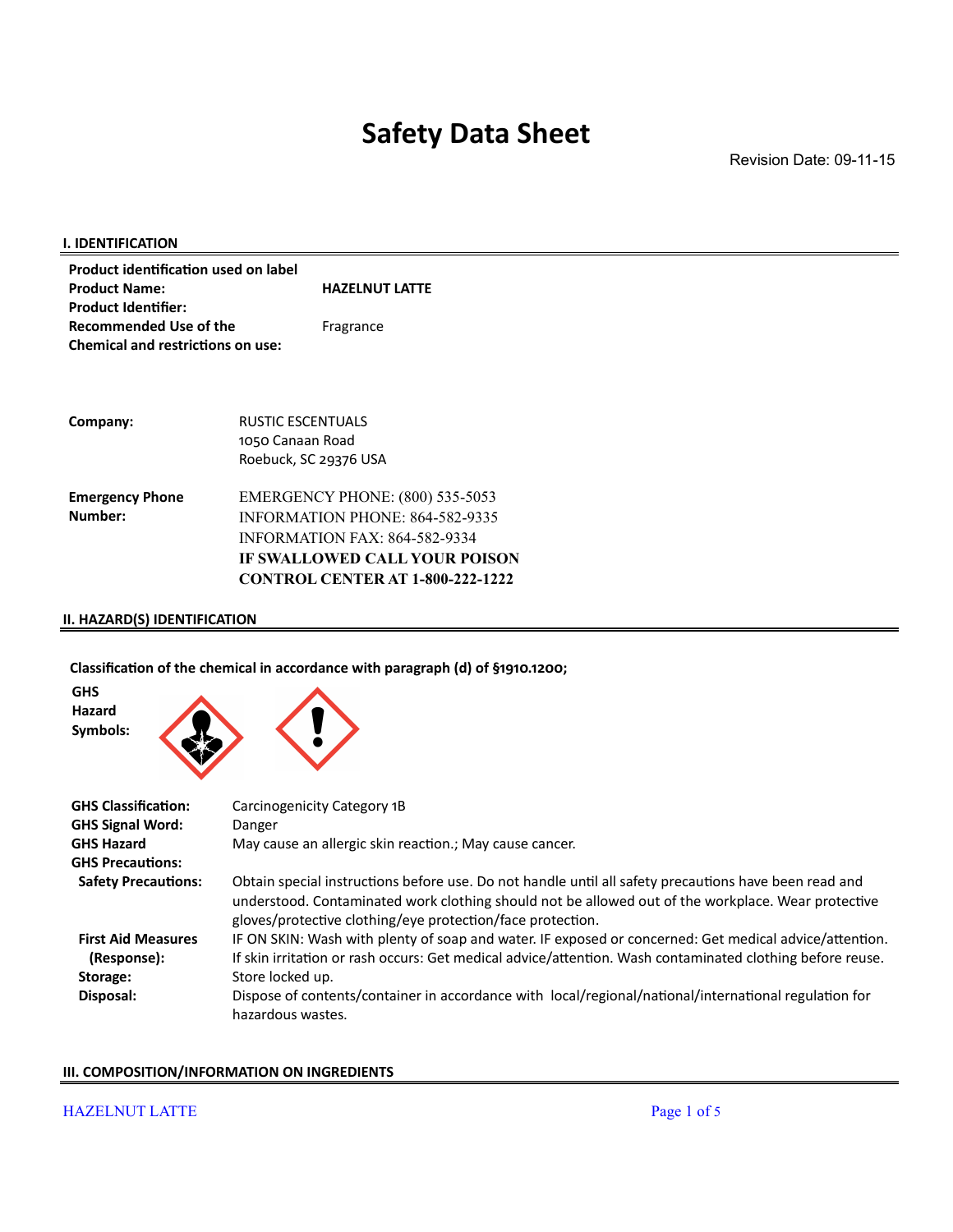Revision Date: 09-11-15 **Chemical Name CAS # %** Benzaldehyde, 4-hydroxy-3-methoxy 121-33-5 1-5 1,3-Benzodioxole-5-carboxaldehyde 1 - 5 120-57-0 1 - 5 Oils, nutmeg 0.1 - 1 0.1 - 1 0.1 - 1 0.1 - 1 0.1 - 1 0.1 - 1 0.1 - 1 0.1 - 1 0.1 - 1 0.1 - 1 0.1 - 1 0.1 - 1 0

**The specific chemical identity and/or exact percentage (concentration) of composition has been withheld as a trade secret is required.**

#### **IV. FIRST-AID MEASURES Inhalation:** This material does not present a hazard if inhaled. Remove individual to fresh air after an airborne exposure if any symptoms develop, as a precautionary measure. **Eyes:** Flush eyes with plenty of water for at least 20 minutes retracting eyelids often. Tilt the head to prevent chemical from transferring to the uncontaminated eye. Get immediate medical attention. **Skin Contact:** Wash with soap and water. **Ingestion:** No hazard in normal industrial use. Do not induce vomiting. Seek medical attention if symptoms develop. Provide medical care provider with this MSDS. **Most important symptoms and effects acute** No Data Available **Most important symptoms and effects chronic** No Data Available **Notes to Doctor:** No additional first aid information available **V. FIRE FIGHTING MEASURES**

| <b>Flammability Summary:</b>                 | Combustible at elevated temperatures                                                                                                      |
|----------------------------------------------|-------------------------------------------------------------------------------------------------------------------------------------------|
| <b>Extinguishing Media:</b>                  | Use alcohol resistant foam, carbon dioxide, or dry chemical when<br>fighting fires. Water or foam may cause frothing if liquid is burning |
|                                              | but it still may be a useful extinguishing agent if carefully applied to                                                                  |
|                                              | the surface of the fire. Do Not direct a stream of water into the hot                                                                     |
|                                              | burning liquid.                                                                                                                           |
| <b>Extinguishing Media advised against:</b>  | No Data Available                                                                                                                         |
| Fire and/or Explosion Hazards:               | Material may be ignited only if preheated to temperatures above the                                                                       |
|                                              | high flash point, for example in a fire.                                                                                                  |
| <b>Fire Fighting Methods and Protection:</b> | Do not enter fire area without proper protection including self-                                                                          |
|                                              | contained breathing apparatus and full protective equipment.                                                                              |
| <b>Hazardous Combustion Products:</b>        | Carbon Oxides                                                                                                                             |
| <b>VI. ACCIDENTAL RELEASE MEASURES</b>       |                                                                                                                                           |
| <b>Personal Precautions and Equipment:</b>   | No health affects expected from the clean-up of this material if                                                                          |
|                                              | contact can be avoided. Follow personal protective equipment                                                                              |
|                                              | recommendations found in Section VIII of this MSDS                                                                                        |
| <b>Methods for Clean-up:</b>                 | No special spill clean-up considerations. Collect and discard in regular                                                                  |
|                                              | trash.                                                                                                                                    |
| <b>VII. HANDLING AND STORAGE</b>             |                                                                                                                                           |
| <b>HAZELNUT LATTE</b>                        | Page 2 of 5                                                                                                                               |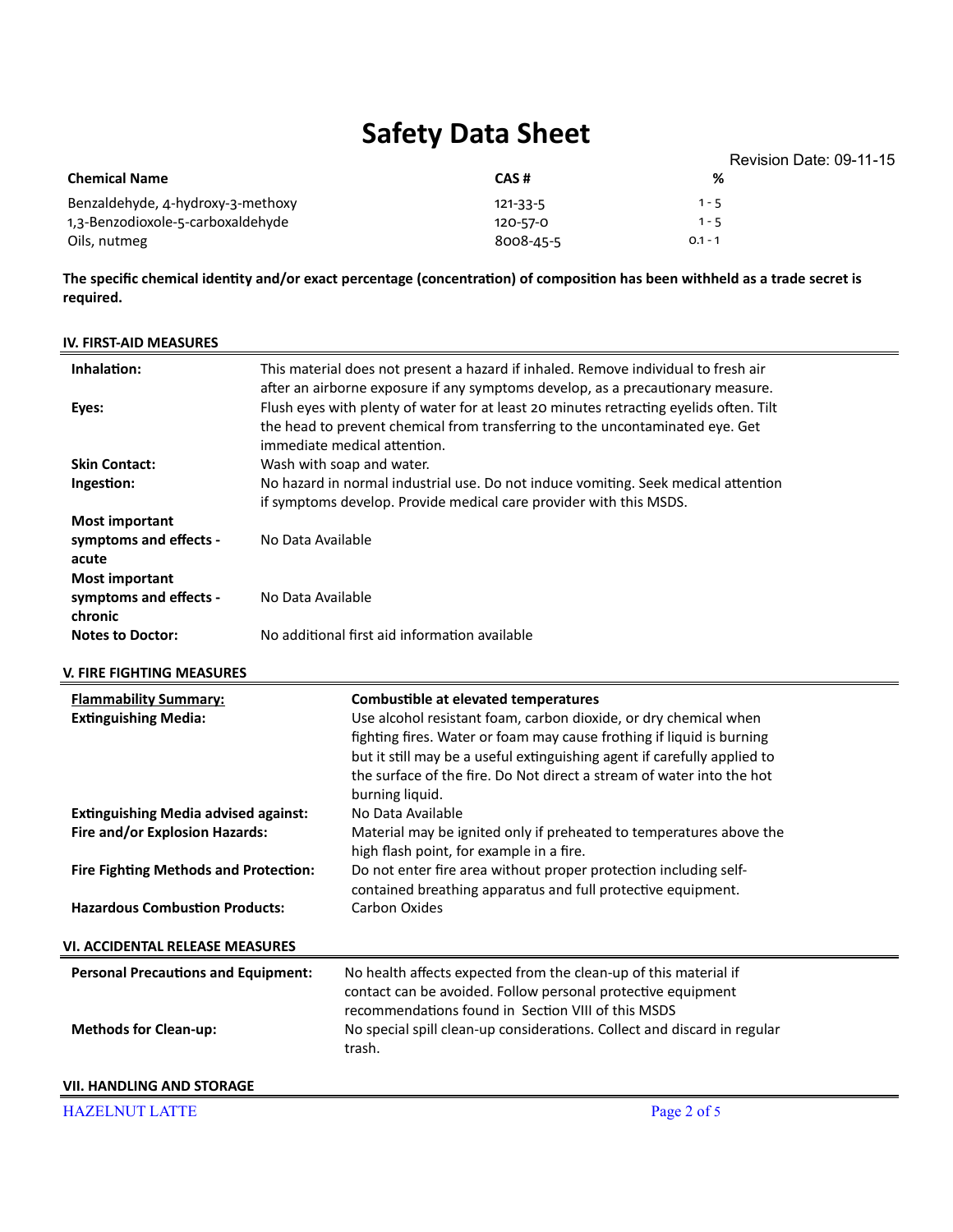Revision Date: 09-11-15

**Materials to Avoid/Chemical Incompatibility:** Strong oxidizing agents Strong bases

Handling Technical Measures and Precautions: Mildly irritating material. Avoid unnecessary exposure. **Storage Technical Measures and Conditions:** Store in a cool dry place. Isolate from incompatible materials.

#### **VIII. EXPOSURE CONTROLS/PERSONAL PROTECTION**

| <b>Engineering Measures:</b>              | No exposure limits exist for the constituents of this product. No engineering controls<br>are likely to be required to maintain operator comfort under normal conditions of use.                                               |                   |                 |  |  |  |
|-------------------------------------------|--------------------------------------------------------------------------------------------------------------------------------------------------------------------------------------------------------------------------------|-------------------|-----------------|--|--|--|
| <b>Respiratory Protection:</b>            | No respiratory protection required under normal conditions of use.                                                                                                                                                             |                   |                 |  |  |  |
| <b>Skin Protection:</b>                   | Not normally considered a skin hazard. Where use can result in skin contact, practice<br>good personal hygiene. Wash hands and other exposed areas with mild soap and<br>water before eating, drinking, and when leaving work. |                   |                 |  |  |  |
| Gloves:                                   | No information available                                                                                                                                                                                                       |                   |                 |  |  |  |
| <b>Control Parameters:</b>                |                                                                                                                                                                                                                                |                   |                 |  |  |  |
| <b>Chemical Name</b><br>No Data Available | <b>ACGIH TLV-TWA</b>                                                                                                                                                                                                           | <b>ACGIH STEL</b> | <b>OSHA PEL</b> |  |  |  |

#### **IX. PHYSICAL AND CHEMICAL PROPERTIES**

| <b>Physical State:</b>                      | Liquid                     |
|---------------------------------------------|----------------------------|
| Color:                                      | Clear                      |
| Odor:                                       | Comparable to Standard     |
| <b>Odor Threshold:</b>                      | ND.                        |
| pH:                                         | Not Available              |
| <b>Flash Point:</b>                         | > 200 °F                   |
| <b>Evaporation Rate:</b>                    | Not Available              |
| <b>Flammability (Solid, Gas):</b>           | No Data Available          |
| <b>Upper Flammable/Explosive Limit:</b>     | Not Available              |
| Lower Flammable/Explosive Limit:            | Not Available              |
| <b>Vapor Density:</b>                       | >1                         |
| <b>Relative Density (Specific Gravity):</b> | 0.9411                     |
| <b>Solubility in Water:</b>                 | Soluble in water- No       |
| <b>Octanol/Water Partition Coefficient:</b> | 8.94 at 25 °C 1.23 1.05 >6 |
| <b>Auto-ignition Temperature:</b>           | $>400^{\circ}$ C           |
| <b>Decomposition Temperature:</b>           | 284                        |
| Volatiles, % by weight:                     | 2.25                       |
| <b>Bulk Density:</b>                        | 7.853                      |

#### **X. STABILITY AND REACTIVITY**

| Reactivity:                                         | No Data Available                                                                                                                                 |
|-----------------------------------------------------|---------------------------------------------------------------------------------------------------------------------------------------------------|
| <b>Chemical Stability:</b>                          | Stable under normal conditions.                                                                                                                   |
| <b>Possibility of Hazardous Reactions:</b>          | No Data Available                                                                                                                                 |
| <b>Conditions to Avoid:</b>                         | Temperatures above the high flash point of this combustible<br>material in combination with sparks, open flames, or other<br>sources of ignition. |
| <b>Materials to Avoid/Chemical Incompatibility:</b> | Strong oxidizing agents Strong bases                                                                                                              |
| <b>Hazardous Decomposition Products:</b>            | Carbon Oxides                                                                                                                                     |

#### HAZELNUT LATTE Page 3 of 5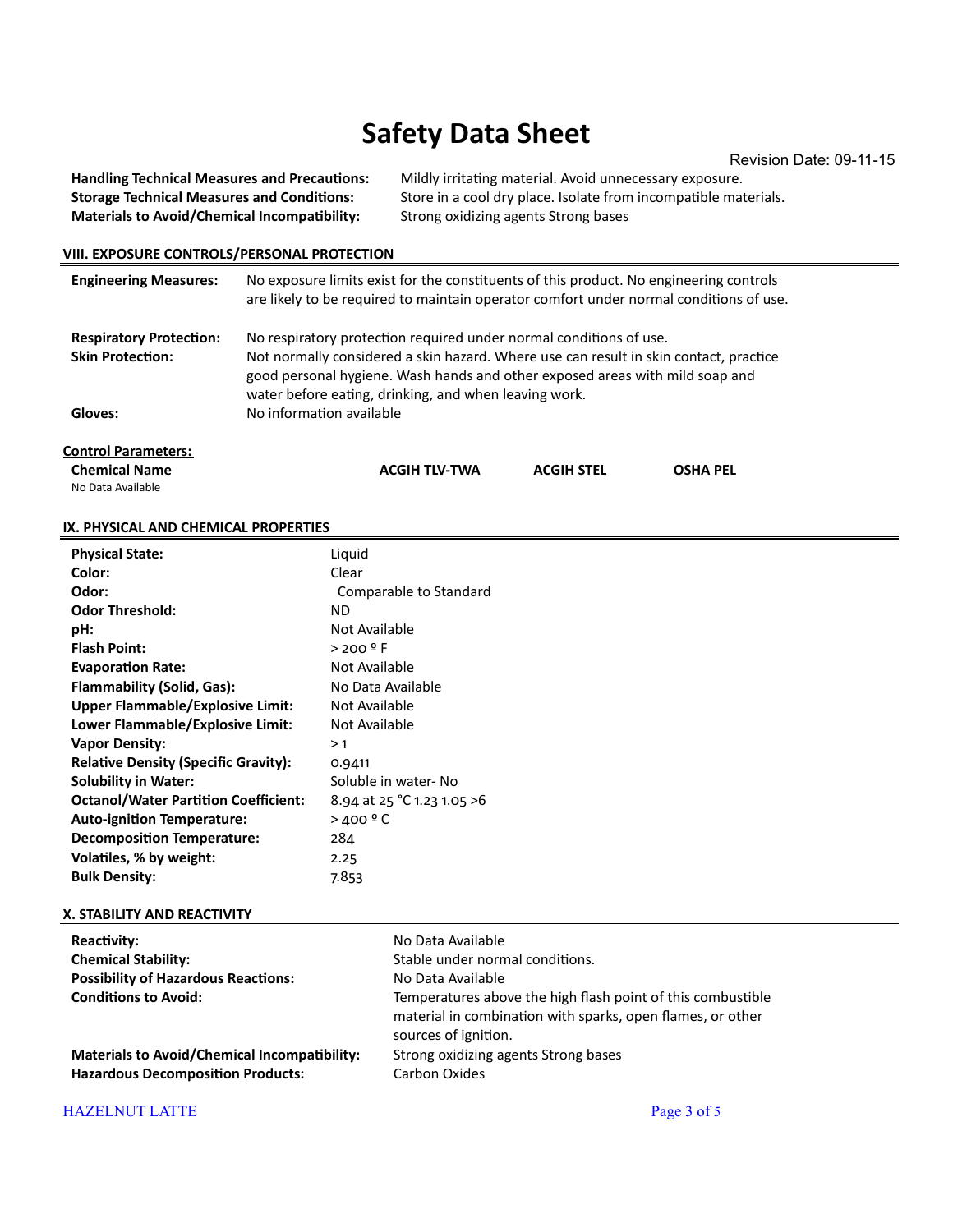#### **XI. TOXICOLOGICAL INFORMATION**

| <b>Most Important</b><br>Symptoms:                 | No Data Available                                                                                                                        |  |  |
|----------------------------------------------------|------------------------------------------------------------------------------------------------------------------------------------------|--|--|
| <b>Chemical Interactions That Change Toxicity:</b> | None Known                                                                                                                               |  |  |
|                                                    | Immediate (Acute) Health Effects by Route of Exposure:                                                                                   |  |  |
| Long-Term (Chronic) Health Effects:                |                                                                                                                                          |  |  |
| Carcinogenicity:                                   | None of the substances have been shown to cause cancer in long term animal<br>studies. Not a carcinogen according to NTP, IARC, or OSHA. |  |  |
| <b>Reproductive toxicity:</b>                      | No data available to indicate product or any components present at greater than<br>0.1% may cause birth defects.                         |  |  |
| Germ cell mutagenicity:                            | No data available to indicate product or any components present at greater than<br>0.1% is mutagenic or genotoxic.                       |  |  |
| <b>Component Toxicology Data:</b>                  |                                                                                                                                          |  |  |

|  | Has the chemical been classified as a Carcinogen by NTP, IARC or OSHA. |  |
|--|------------------------------------------------------------------------|--|

**Chemical Name CAS Number LD50/LC50**

| <b>Chemical Name</b> | <b>OSHA Carcinogen</b> | <b>IARC Carcinogen</b> | <b>NTP Carcinogen</b> |
|----------------------|------------------------|------------------------|-----------------------|
| No Data Available    |                        |                        |                       |

#### **XII. ECOLOGICAL INFORMATION**

No data available

| Overview:<br><b>Mobility in Soil:</b><br>Persistence:<br><b>Bioaccumulation:</b><br>Other adverse effects                                            | No Data Available<br>No Data Available<br>No Data Available<br>No Data Available |                                                                                                                                                                                                                                                                          | This material is not expected to be harmful to the ecology. |                               |                          |
|------------------------------------------------------------------------------------------------------------------------------------------------------|----------------------------------------------------------------------------------|--------------------------------------------------------------------------------------------------------------------------------------------------------------------------------------------------------------------------------------------------------------------------|-------------------------------------------------------------|-------------------------------|--------------------------|
| <b>Ecotoxicity Data</b><br><b>Chemical Name</b><br>No Data Available                                                                                 | <b>CAS Number</b>                                                                |                                                                                                                                                                                                                                                                          | <b>Aquatic EC50</b><br>Crustacea                            | <b>Aquatic ERC50</b><br>Algae | <b>Aquatic LC50 Fish</b> |
| XIII. DISPOSAL CONSIDERATIONS<br>Spent or discarded material is not expected to be a hazardous waste.<br><b>Waste Description for Spent Product:</b> |                                                                                  |                                                                                                                                                                                                                                                                          |                                                             |                               |                          |
| <b>Waste Description for Empty</b><br>Packaging:                                                                                                     |                                                                                  | No Data Available                                                                                                                                                                                                                                                        |                                                             |                               |                          |
| <b>Disposal Methods:</b>                                                                                                                             |                                                                                  | DO NOT DUMP INTO ANY SEWERS, ON THE GROUND, OR INTO ANY<br>BODY OF WATER. All disposal practices must be in compliance with all<br>Federal, State/Provincial and local laws and regulations. Regulations<br>may vary in different locations. Waste characterizations and |                                                             |                               |                          |
| <b>HAZELNUT LATTE</b>                                                                                                                                |                                                                                  |                                                                                                                                                                                                                                                                          |                                                             |                               | Page 4 of 5              |